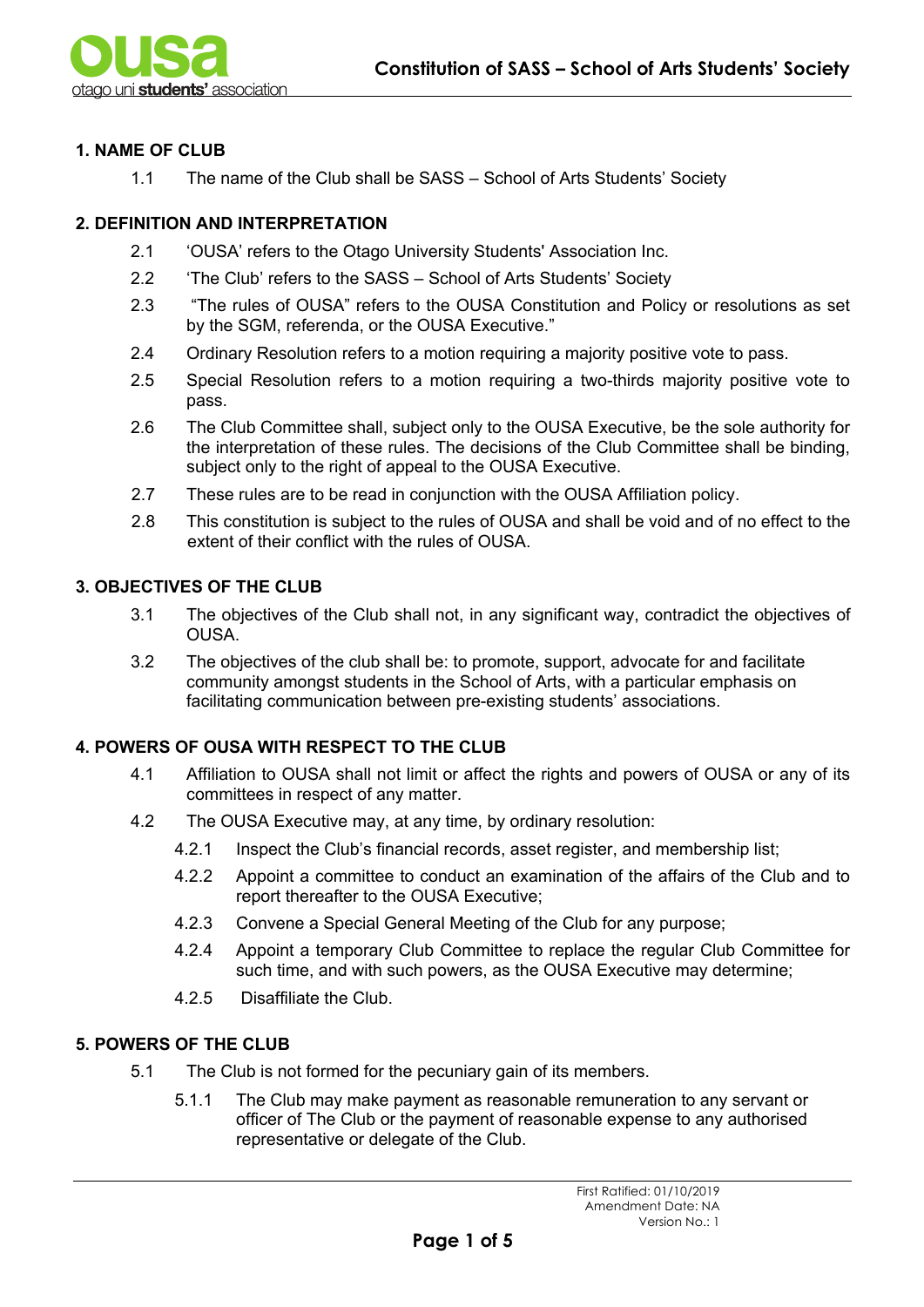

5.1.2 Reasonable remuneration shall not exceed market rates for the provision of equivalent goods or services.

### **6. AFFILIATION**

- 6.1 The Club shall be affiliated to OUSA.
- 6.2 The Club and its members present and future shall be bound by the rules of OUSA, and every such Club and all such members shall be so bound in all respects. Where the OUSA constitution is not expressly mentioned in the constitution of the Club, the provisions of the OUSA constitution shall be read into the document.
- 6.3 The Club's affiliation to OUSA shall automatically lapse if The Club fails or ceases to comply with the OUSA Affiliation Policy or Section 18 of the OUSA Constitution and Rules.
- 6.4 The Club shall not become affiliated to or in any way connected with any other organisation without the consent of the OUSA Executive.
	- 6.4.1 Any affiliation to any other body entered into without the OUSA Executive's consent shall be null and void.

## **7. LIABILITIES INCURRED BY THE CLUB**

- 7.1 The Club shall not enter into any loan agreement of a value greater than NZ\$1000 without approval by ordinary resolution of the OUSA Executive.
- 7.2 OUSA shall not be responsible for any liabilities or debts incurred by the Club.

#### **8. MEMBERSHIP**

- 8.1 The Club shall, in normal circumstances, have no less than 75% of total membership comprised of OUSA/OPSA members.
- 8.2 The Club shall in normal circumstances have no less than ten members.
- 8.3 Membership of the Club shall be open to all members of OUSA/OPSA.
- 8.4 Membership can be restricted to a subsection of OUSA/OPSA members provided that the restrictions do not contravene the laws of New Zealand.
- 8.5 Persons shall become members of the Club when an application for membership is given in writing to the Club Committee and accompanied with the annual subscription fee (if applicable).
- 8.6 The Club shall only levy upon its members such fees or subscriptions as have been ratified by the AGM of the Club.
- 8.7 Any member of the Club who does not pay any required subscription within one calendar month of joining shall not be permitted to exercise the privileges of membership until the subscription is paid.
- 8.8 Membership shall be deemed to continue until a formal resignation is received by the Club Committee or by the end of the calander year.
- 8.9 A club member may not be suspended or expelled unless the committee resolves to do so by special resolution.
	- 8.9.1 The suspended member will be relieved of any powers and responsibilities and is not permitted to attend club activities.
	- 8.9.2 A special general meeting must be called within three months to expel the member or the suspension lapses.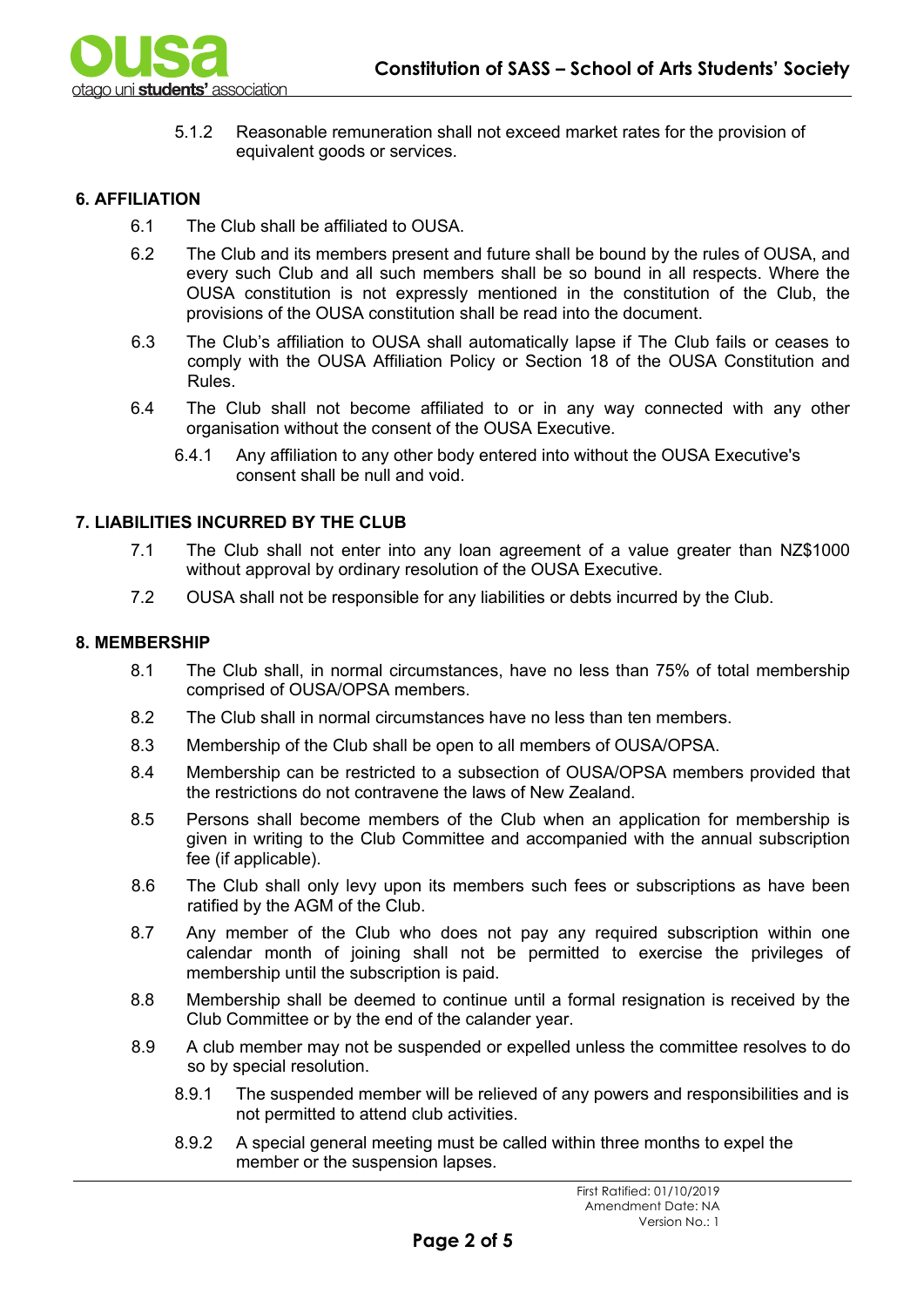

- 8.10 The following procedure must be used to expel a club member:
	- 8.10.1 Written notice of any meeting regarding the expulsion and of the basic allegations and charges against the member must be received in person 30 days prior to the meeting taking place.
	- 8.10.2 That a special general meeting is called which the member to be expelled may attend in person, or submit in written form, grounds for their defence.
	- 8.10.3 The motion to expel a club member must be passed by special resolution.
	- 8.10.4 That the member is informed in writing of the decision of the meeting and the length of their expulsion.
- 8.11 Where a member of the Club is expelled, that member shall have the right of appeal to the OUSA Executive.

# **9. ANNUAL GENERAL MEETING (AGM)**

- 9.1 The Annual General Meeting (AGM) of the Club shall be held during the month of October at such time and place as the Club Committee shall decide.
- 9.2 The AGM shall be held for the following purposes:
	- 9.2.1 To receive, from the Club Committee, a report of the proceedings of the previous year and a statement of the Club accounts;
	- 9.2.2 To elect the officers of the Club Committee for the following year;
	- 9.2.3 To conduct any general business.
- 9.3 The President, or in their absence any member appointed by the meeting, shall be chair of the meeting.
- 9.4 Every motion shall be moved by one Club member and seconded by another.
- 9.5 Every member present shall be entitled to one vote,
	- 9.5.1 In the case of an equality of votes the Chair shall have a second or casting vote.
- 9.6 The quorum shall be 20 per cent of the Club's total members or 6 members, whichever is greater.
- 9.7 At least 14 days notice of the AGM shall be given to all members, by posting a notice on the SASS Facebook page.
	- 9.7.1 The notice shall include an agenda of business to be conducted at the AGM.

# **10. SPECIAL GENERAL MEETINGS AND NO CONFIDENCE VOTES**

- 10.1 The Club Committee on their own behalf or on the signed request of a quorum of members may at any time call a Special General Meeting.
	- 10.1.1 If the Club Committee does not call a meeting within 14 days of receiving such a request, the requestors may themselves call a Special General Meeting.
	- 10.1.2 Notice of a Special General Meeting shall be given in the manner described above for an AGM.
- 10.2 The conduct, voting procedures and quorum of a Special General Meeting shall be the same as those prescribed for the AGM.
- 10.3 At any Special General Meeting a motion of no confidence in the Club Committee, or any member thereof, may be passed by special resolution provided that 14 days notice of such intention has been given.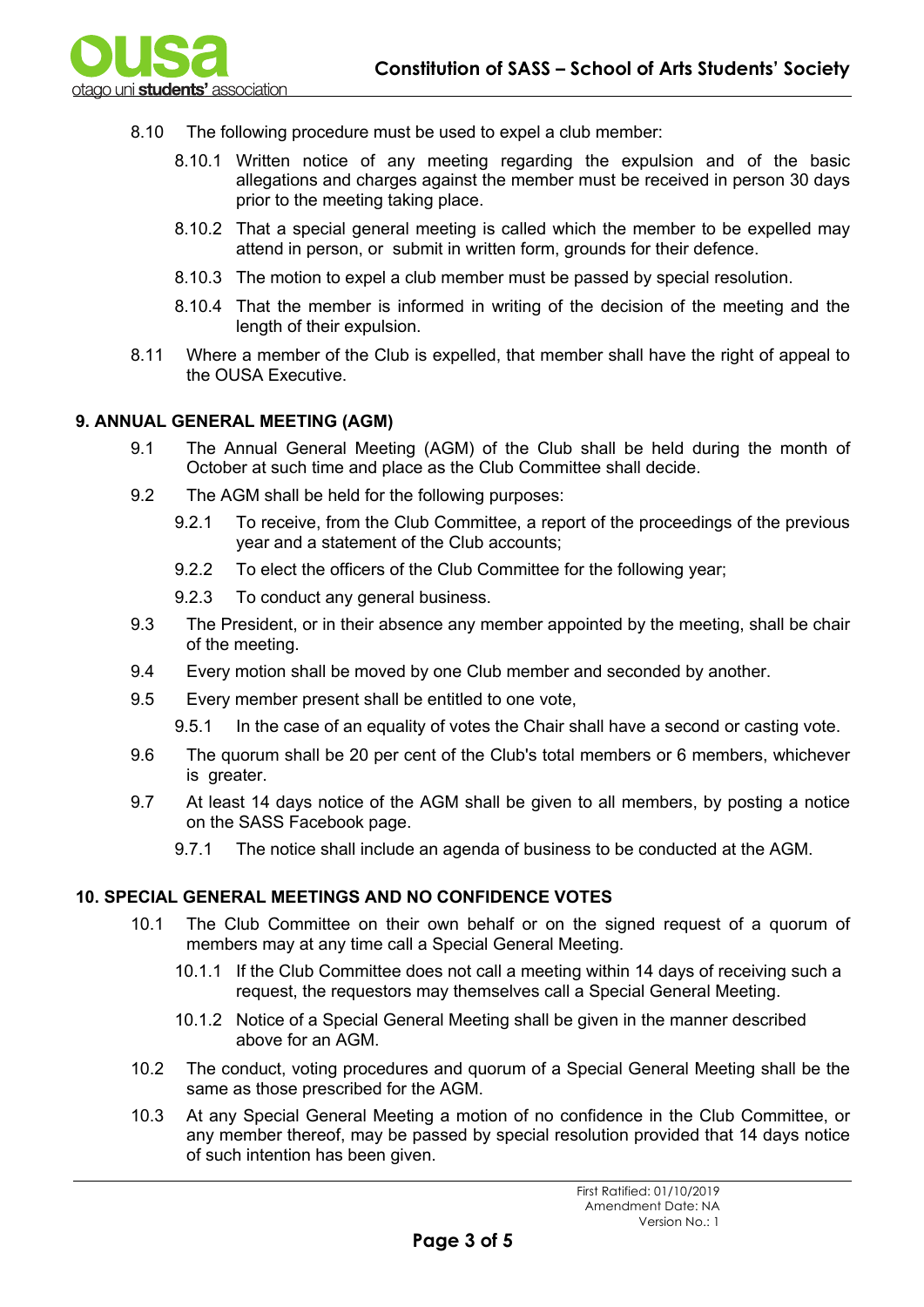

- 10.3.1 On the passing of such motion, the Committee member shall be deemed to have resigned and the meeting shall then have the power to, and may proceed to, elect a new Committee member to the vacant position (s).
- 10.3.2 Such new member shall hold office until the next AGM.

### **11. CLUB OFFICERS AND THEIR ELECTION**

- 11.1 The management and control of the Club shall be deputed to the officers of the club who represent the Committee of the Club.
- 11.2 The Committee of the Club shall consist of a maximum of twelve people, being President, Administrator, Advocacy/Education, and one representative from each students' association/ each program within the School of Arts.
- 11.3 Every candidate for office shall be nominated at the meeting by one member of the Club and seconded by another.
- 11.4 Every member present at the meeting shall be entitled to one vote.
- 11.5 In the event of two or more candidates receiving an equal number of votes, the chair of the meeting shall have a second or casting vote.
- 11.6 The Club Officers shall hold office for one year following their appointment or until an officer resigns.
	- 11.6.1 Such resignation shall be effective immediately upon receipt in writing by the committee.
	- 11.6.2 If a vacancy on the Club Committee occurs during the year, providing that a quorum remains, the Club Committee may appoint any member to fill such a vacancy, unless it has occured due to a no confidence vote.
	- 11.6.3 If a vacancy occurs due to a no confidence vote then section 10 of this constitution applies.

#### **12. THE CLUB COMMITTEE**

- 12.1 The Club Committee shall have full power at its meetings to deal with all matters relating to the objectives of the Club.
	- 12.1.1 Any matters relating to the interpretation of these rules;
	- 12.1.2 Except where power is vested in the Club at a general meeting.
- 12.2 All decisions shall be valid and binding on the members, only so far as they do not conflict with these rules, the rules of OUSA, or decisions of the OUSA Executive.
- 12.3 The Club Committee shall meet at such times as it deems fit.
- 12.4 The President or in their absence, any member appointed by the Club Committee, shall, in the case of an equality of votes, have a second or casting vote at all Club Committee meetings.
- 12.5 The quorum for Club Committee meetings shall be at least 4 Club Committee members.
- 12.6 One member of the Club Committee shall be elected to represent the Club on the OUSA Affiliated Clubs Council.